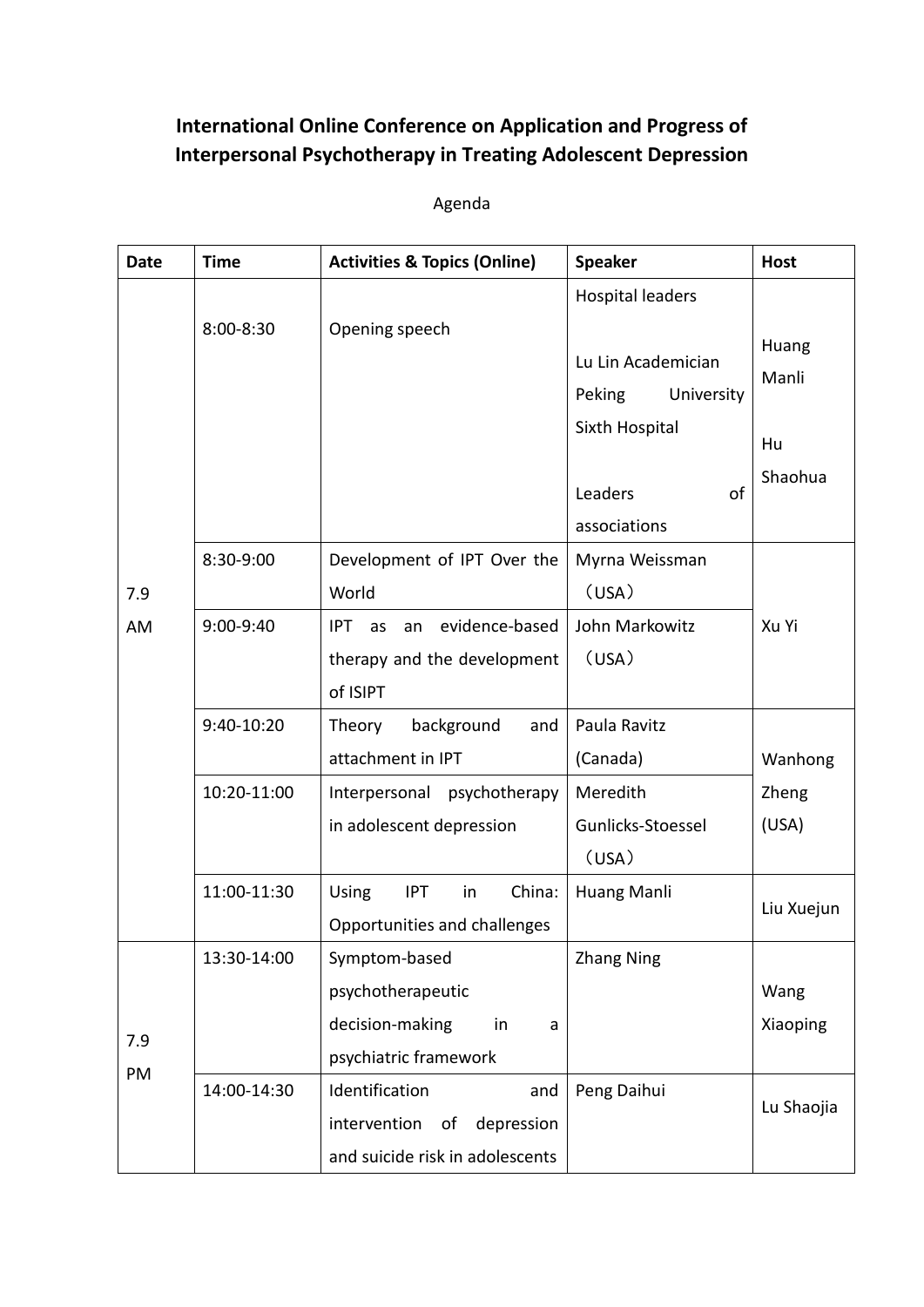|        | 14:30-15:30  | Treatment<br>structures<br>and        | Li Weihui              |                |
|--------|--------------|---------------------------------------|------------------------|----------------|
|        |              | strategies in the initial stage       |                        |                |
|        |              | for<br>adolescent<br>of<br><b>IPT</b> |                        | Liu Jian       |
|        |              | depressed populations                 |                        |                |
|        | 15:30-16:10  | Mentalization<br>and<br>case          | Roslyn Law             | Liu Fang       |
|        |              | formulation of IPT                    | (UK)                   |                |
|        | 16:10-17:10  | Symposium:                            | Participating experts: |                |
|        |              | 1. Linking mood change and            | Chen Qiaozhen, Wang    |                |
|        |              | interpersonal difficulties            | Zheng, Zhou Xiaoyi     | Luo Yanli      |
|        |              | formulation<br>Case<br>2.<br>and      |                        |                |
|        |              | establishing therapy structure        |                        |                |
|        | 8:00-8:40    | <b>Brief</b><br>interpersonal         | <b>Holly A.Swartz</b>  |                |
|        |              | psychotherapy for adjustment          | (USA)                  | Shao           |
|        |              | development<br>and<br>in              |                        | Chunhong       |
|        |              | depression                            |                        |                |
|        | 8:40-9:10    | Psychological mechanisms of           | Hu Jian                | Wu             |
|        |              | adolescent<br>non-suicidal            |                        |                |
|        |              | self-injury                           |                        | Shaochang      |
|        | $9:10-10:10$ | Treatment<br>structures<br>and        | Liu Guangya            |                |
|        |              | strategies in the middle stage        |                        | Liu Zhifen     |
|        |              | of<br>adolescent<br>for<br><b>IPT</b> |                        |                |
| 7.10AM |              | depressed populations                 |                        |                |
|        | 10:10-10:40  | Applying<br>communication             | Betsy Bledsoe(USA)     |                |
|        |              | adolescent<br>analysis<br>in          |                        | Shen<br>Xinhua |
|        |              | depression therapy                    |                        |                |
|        | 10:40-11:40  | Symposium:                            | Participating experts: |                |
|        |              | Parent-child conflict in<br>$1 \sim$  | Zhang<br>Lujia,<br>Hu  |                |
|        |              | adolescence                           | Chanchan,<br>Wang      | Kang           |
|        |              | 2. Identifying and repairing          | Zhong                  | Chuanyuan      |
|        |              | interpersonal<br>relationships:       |                        |                |
|        |              | the impact of mentalization           |                        |                |
|        |              | on the efficacy of IPT                |                        |                |